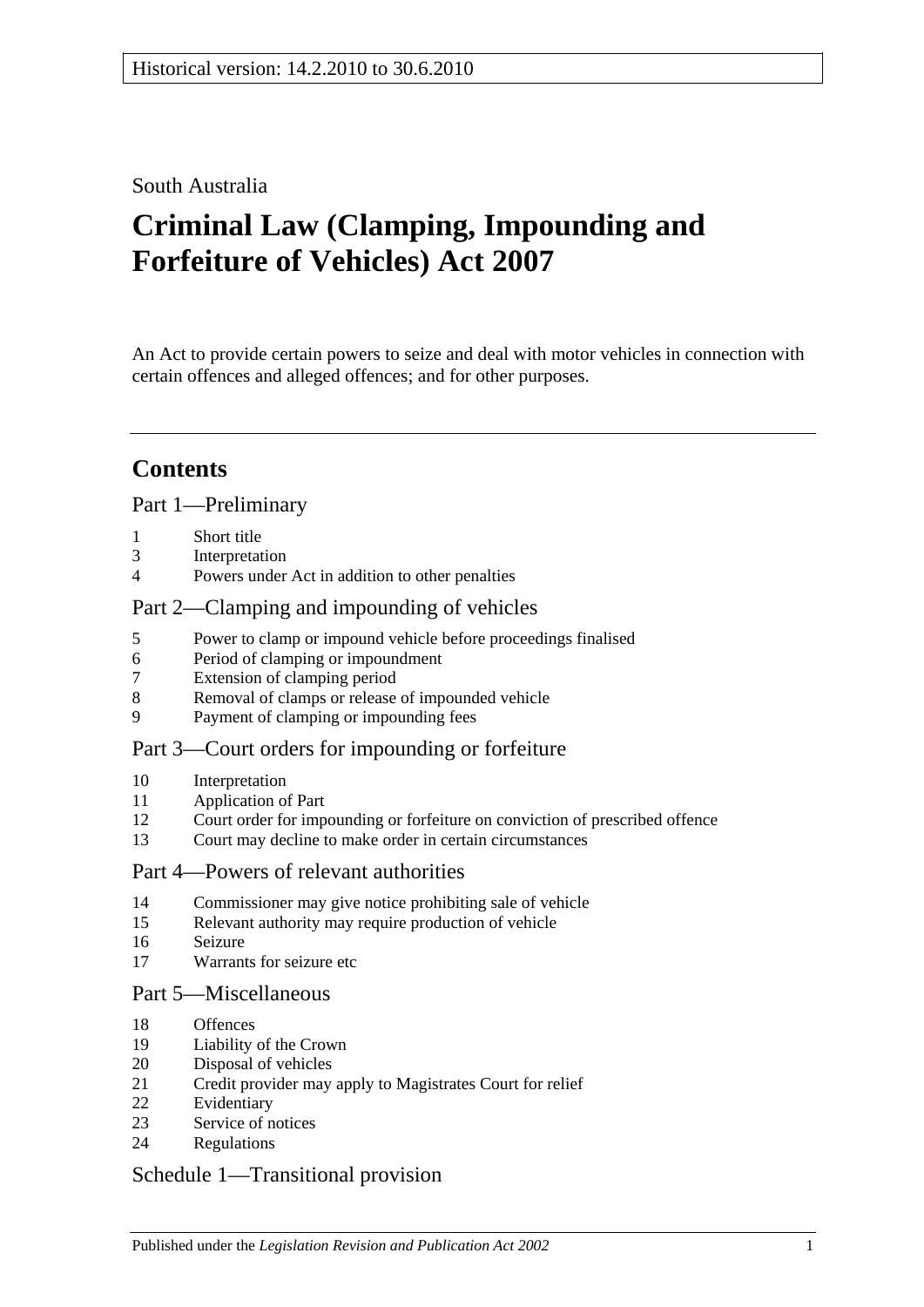### Part 3—Transitional provision

3 [Transitional provision](#page-15-2)

[Legislative history](#page-16-0)

### <span id="page-1-0"></span>**The Parliament of South Australia enacts as follows:**

### **Part 1—Preliminary**

### <span id="page-1-1"></span>**1—Short title**

This Act may be cited as the *Criminal Law (Clamping, Impounding and Forfeiture of Vehicles) Act 2007*.

### <span id="page-1-2"></span>**3—Interpretation**

(1) In this Act, unless the contrary intention appears—

*clamp*, in relation to a motor vehicle, means immobilise the motor vehicle by means of wheel clamps (and *clamped* has a corresponding meaning);

*Commissioner* means the Commissioner of Police;

*credit provider* means—

- (a) a credit provider within the meaning of the *Consumer Credit (South Australia) Code*; or
- (b) a person who, in the course of business, hires out goods under leasing agreements or hires out or agrees to sell goods under hire-purchase agreements;

*motor vehicle* means a vehicle built to be propelled by a motor that forms part of the vehicle;

*prescribed offence* means an offence of a kind prescribed by regulation for the purposes of this definition;

*public place* includes—

- (a) a place to which free access is permitted to the public, with the express or tacit consent of the owner or occupier of that place; and
- (b) a place to which the public are admitted on payment of money, the test of admittance being the payment of money only; and
- (c) a road, street, footway, court, alley or thoroughfare which the public are allowed to use, notwithstanding that that road, street, footway, court, alley or thoroughfare is on private property;

*registered owner* of a motor vehicle means a person recorded in a register kept under the *[Motor Vehicles Act](http://www.legislation.sa.gov.au/index.aspx?action=legref&type=act&legtitle=Motor%20Vehicles%20Act%201959) 1959* or the law of another State or Territory of the Commonwealth as an owner of the motor vehicle;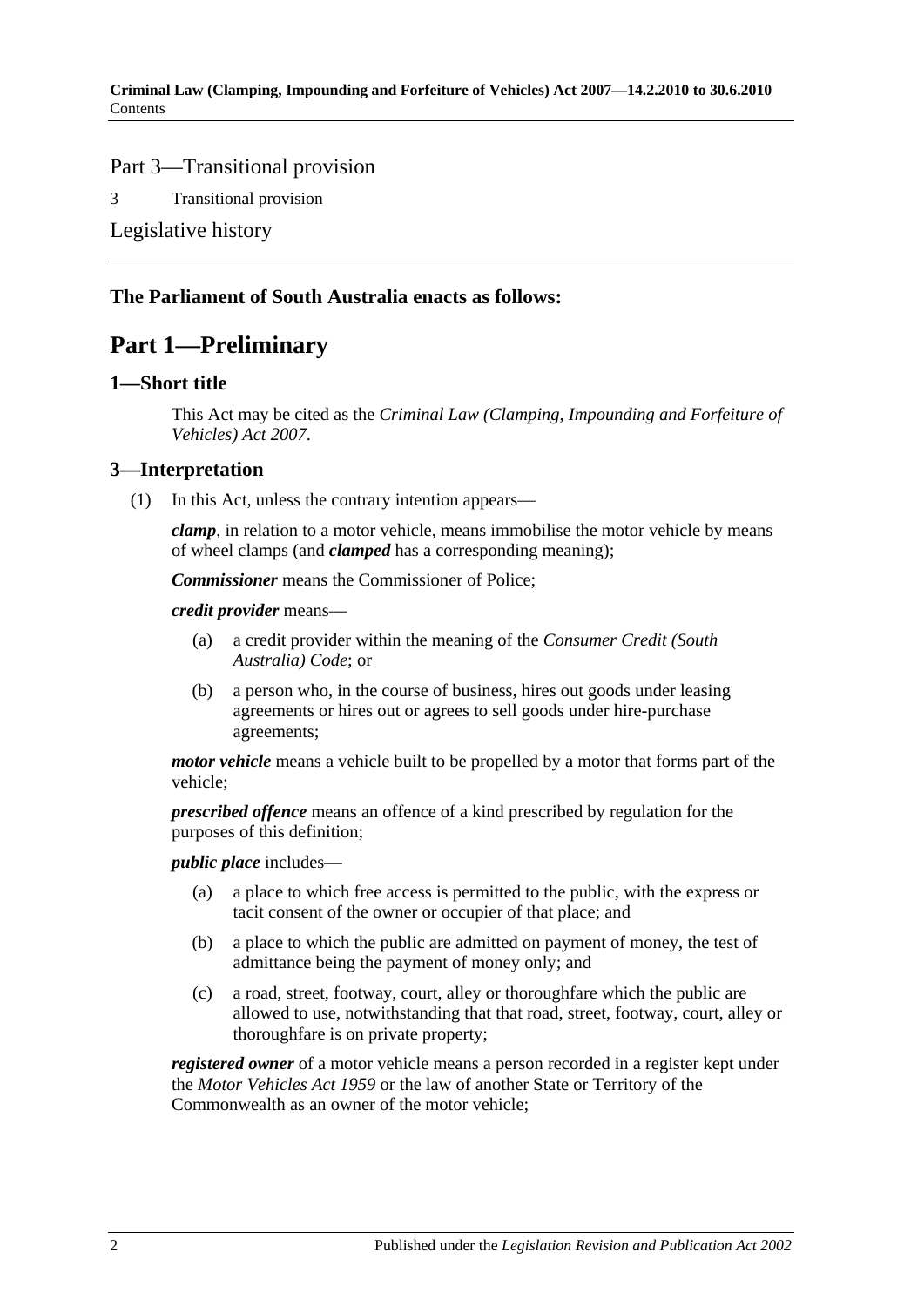#### *relevant authority* means—

- (a) in relation to the clamping or impounding of a motor vehicle under [Part 2—](#page-2-1)a police officer or person authorised by the Commissioner to exercise the powers of a relevant authority; or
- (b) in relation to the impounding or forfeiture of a motor vehicle in accordance with an order under [Part 3—](#page-5-1)the Sheriff or a person authorised by the Sheriff to exercise the powers of a relevant authority.
- (2) For the purposes of this Act, proceedings relating to an offence are *finalised* if—
	- (a) the charge of the offence is withdrawn or proceedings for the offence are otherwise discontinued; or
	- (b) a court has determined the charge.

### <span id="page-2-0"></span>**4—Powers under Act in addition to other penalties**

- (1) A power exercisable under this Act is exercisable in addition to any other penalty that may be imposed on a person in relation to a prescribed offence.
- (2) However, a court must, in imposing another penalty on a person in relation to a prescribed offence, have regard to any exercise of powers under this Act.

## <span id="page-2-1"></span>**Part 2—Clamping and impounding of vehicles**

### <span id="page-2-3"></span><span id="page-2-2"></span>**5—Power to clamp or impound vehicle before proceedings finalised**

- (1) If a person—
	- (a) is to be, or has been, reported for a prescribed offence and has been advised of that fact; or
	- (b) has been charged with, or arrested in relation to, a prescribed offence,

<span id="page-2-4"></span>a relevant authority may clamp or impound either—

- (c) a motor vehicle allegedly used by the person in the commission of the offence; or
- (d) any motor vehicle of which the person is a registered owner.
- (2) However, [subsection](#page-2-3) (1) does not apply if the person is to be, or has been, given an expiation notice in respect of the prescribed offence (unless that notice is withdrawn or the person elects to be prosecuted in accordance with the *[Expiation of Offences](http://www.legislation.sa.gov.au/index.aspx?action=legref&type=act&legtitle=Expiation%20of%20Offences%20Act%201996)  Act [1996](http://www.legislation.sa.gov.au/index.aspx?action=legref&type=act&legtitle=Expiation%20of%20Offences%20Act%201996)*).
- (3) A power to clamp or impound a motor vehicle under this section may be exercised at any time before proceedings for the relevant prescribed offence have been finalised.
- (4) A relevant authority may, for the purpose of exercising a power under this section in relation to a motor vehicle, seize the motor vehicle and deal with it in accordance with this Act.
- (5) A motor vehicle must not be clamped on a public road or other area of a kind prescribed by regulation.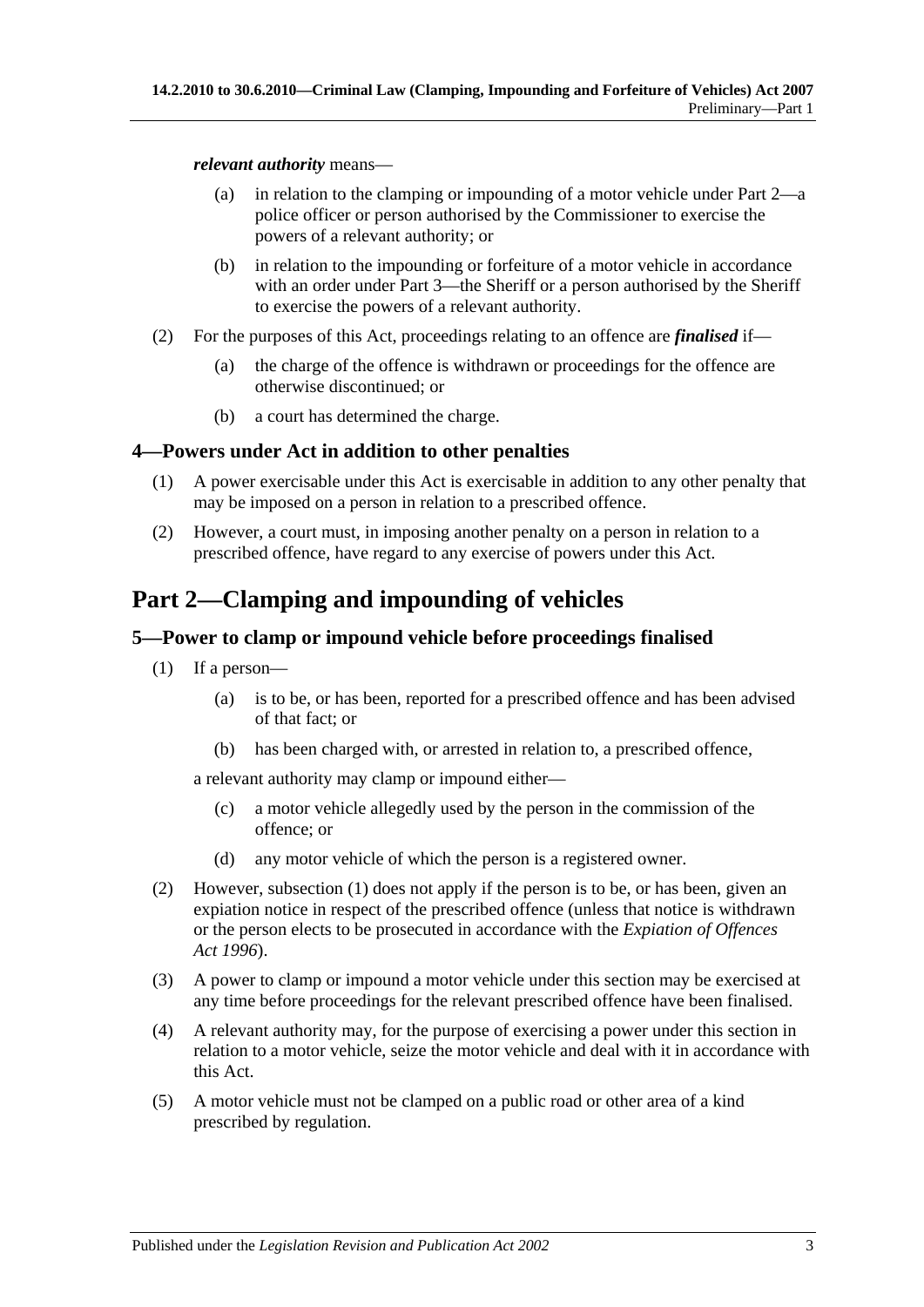- (6) The Commissioner must ensure that reasonable attempts are made to contact all current registered owners of a motor vehicle that is, or is to be, subject to an exercise of powers under this section (or, if there are no current registered owners of the motor vehicle, to contact the last registered owners) and—
	- (a) advise the owners of the action taken, or proposed to be taken, under this section; and
	- (b) provide any information an owner requires in relation to removal of the clamps or release of the motor vehicle at the end of the prescribed period,

(and such attempts must be made no later than 4 days after the motor vehicle is clamped or impounded).

### <span id="page-3-0"></span>**6—Period of clamping or impoundment**

Subject to this Part or to an order under [section](#page-13-0) 21, a motor vehicle that has been clamped or impounded under this Part is liable to remain clamped or impounded for a period of 7 days, commencing at the start of the day on which the motor vehicle is so clamped or impounded.

### <span id="page-3-1"></span>**7—Extension of clamping period**

- (1) If a motor vehicle is, or is to be, clamped under this Part, the Commissioner may apply to the Magistrates Court for an order extending the period for which the motor vehicle is liable to remain clamped.
- (2) On the making of an application under this section, the Magistrates Court may—
	- (a) order that, despite [section](#page-3-0) 6, the motor vehicle is liable to remain clamped for a period specified in the order (which must be more than 7 days but must not exceed 90 days); and
	- (b) make any consequential or ancillary order that it thinks fit.
- <span id="page-3-2"></span>(3) Notice of an application for an order under this section relating to a motor vehicle must be given to—
	- (a) each registered owner of the motor vehicle; and
	- (b) each holder of a registered security interest in respect of the motor vehicle under the *[Goods Securities Act](http://www.legislation.sa.gov.au/index.aspx?action=legref&type=act&legtitle=Goods%20Securities%20Act%201986) 1986*; and
	- (c) if the Commissioner is aware that any other person claims ownership of the motor vehicle or is likely to suffer financial or physical hardship as a result of the making of an order under this section—that person.
- (4) The Court—
	- (a) must, if a person given notice of the application under [subsection](#page-3-2) (3) so requests, hear representations from the person in relation to the application; and
	- (b) may, at the request of any other person who is likely to be affected by the making of the order, hear representations from that person in relation to the application.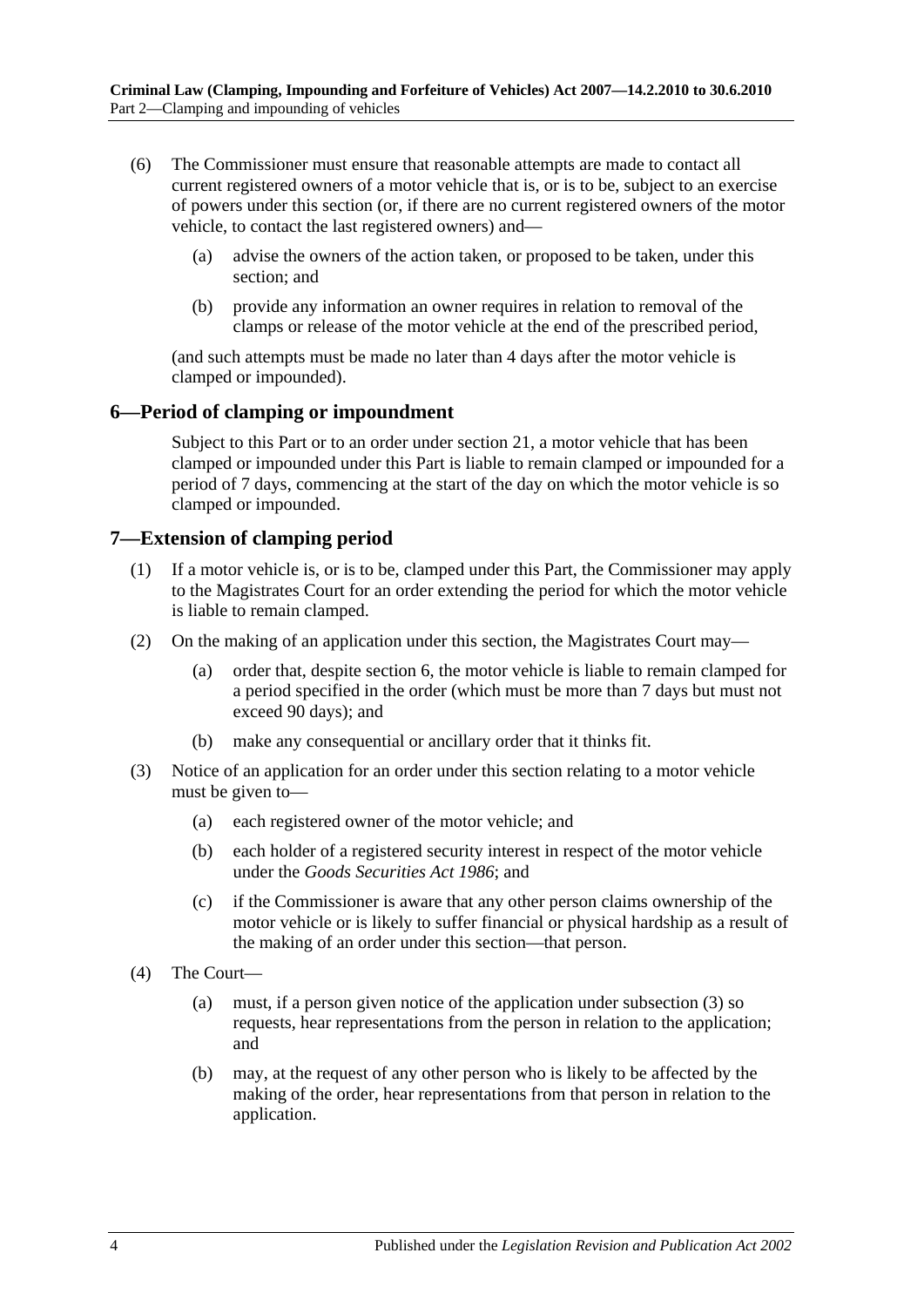- (5) In determining whether to make an order in relation to a motor vehicle under this section, the Court must have regard to the following matters:
	- (a) whether the person whose alleged offending forms the basis for the exercise of powers under this Part (the *alleged offender*) has previously been found guilty of, or expiated, any prescribed offences;
	- (b) the seriousness of the allegations against the alleged offender;
	- (c) the likely effect of extending the period of clamping on the alleged offender's behaviour;
	- (d) whether the motor vehicle is owned by the alleged offender;
	- (e) if the motor vehicle is used by persons other than the alleged offender—the extent to which any extension of the period of clamping would affect the alleged offender as opposed to the other users of the motor vehicle;
	- (f) whether there is evidence that any person would suffer financial or physical hardship as a result of the making of the order;
	- (g) any other matters the Court thinks fit.

### <span id="page-4-0"></span>**8—Removal of clamps or release of impounded vehicle**

- (1) At the end of the clamping or impounding period, the relevant authority—
	- (a) in the case of a motor vehicle that has been clamped—must, as soon as is reasonably practicable, remove the clamps from the motor vehicle; or
	- (b) in the case of a motor vehicle that has been impounded—
		- (i) on the application of an owner of the motor vehicle, must, as soon as is reasonably practicable, release the motor vehicle into the custody of the owner; and
		- (ii) may, if satisfied that no owner of the motor vehicle is reasonably able to collect the motor vehicle, release the motor vehicle into the custody of a person authorised by the owner to collect the motor vehicle or a person legally entitled to possession of the motor vehicle.
- (2) If, in relation to a motor vehicle clamped or impounded under this Part, the Commissioner is satisfied that
	- (a) in the case of a motor vehicle referred to in [section](#page-2-4)  $5(1)(c)$ —the motor vehicle was, at the time of the offence, stolen or otherwise unlawfully in the possession of the person or was being used by the person in circumstances prescribed by regulation; or
	- (b) in any case—grounds did not exist under [section](#page-2-2) 5 to clamp or impound the motor vehicle,

the clamping or impounding period will be taken to have ended.

- (3) Nothing in this section—
	- (a) prevents the relevant authority from removing clamps from a motor vehicle or releasing a motor vehicle before the end of the clamping or impounding period; or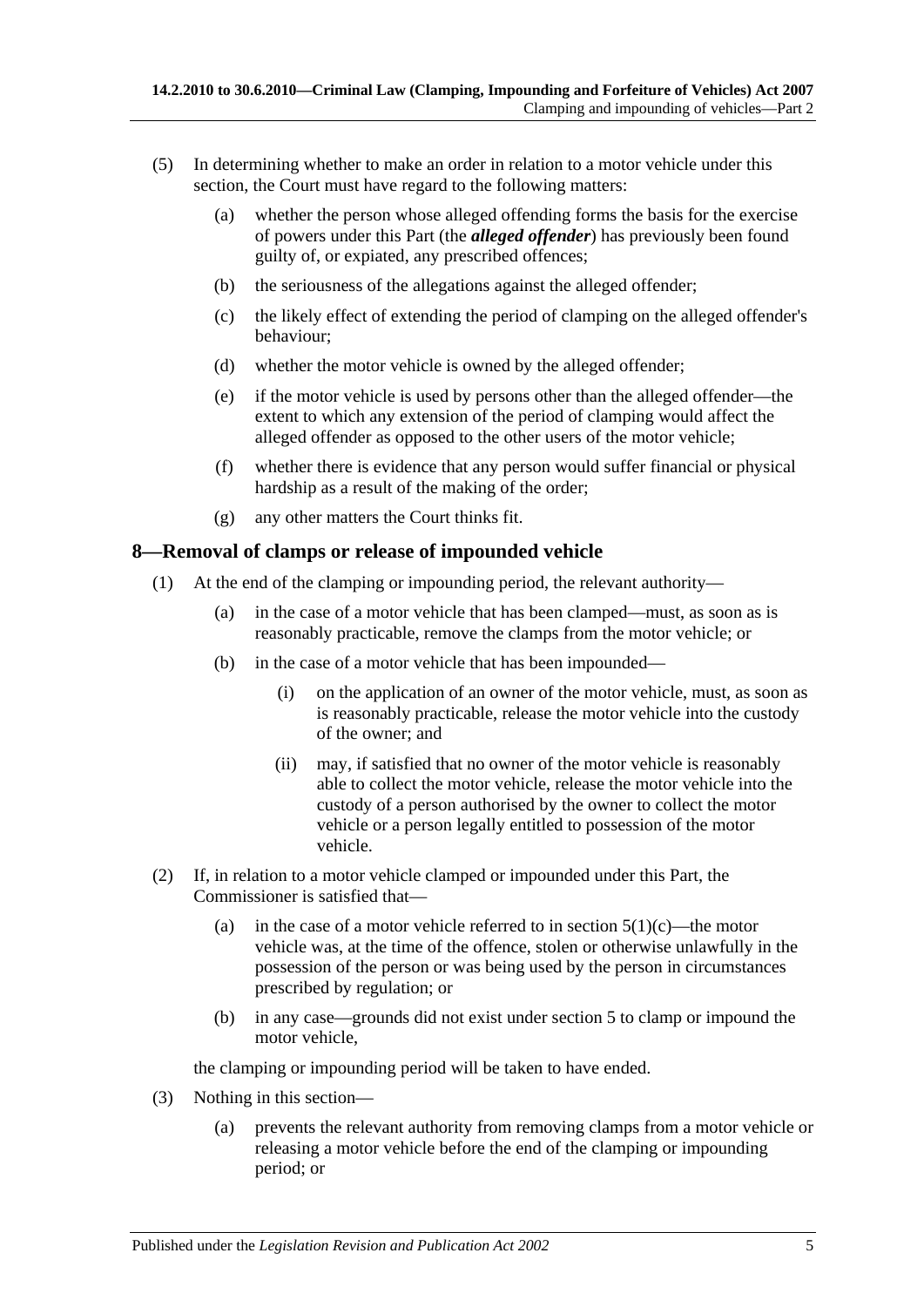- (b) obliges the relevant authority to remove clamps from a motor vehicle or release a motor vehicle outside of ordinary business hours.
- (4) In this section—

*clamping or impounding period*, in relation to a motor vehicle, means the period for which the motor vehicle is liable to remain clamped or impounded under this Part;

*ordinary business hours* means the hours between 9 am and 5 pm on any day other than a Saturday, Sunday or public holiday.

### <span id="page-5-4"></span><span id="page-5-0"></span>**9—Payment of clamping or impounding fees**

- $(1)$  If—
	- (a) a motor vehicle is clamped or impounded under this Part in relation to a prescribed offence; and
	- (b) a court subsequently finds the person guilty of the prescribed offence or another prescribed offence arising out of the same course of conduct,

the court must, on application by the prosecution, order that the person is liable to pay the clamping or impounding fees to the Commissioner.

- (2) If an application is not made to the court in accordance with [subsection](#page-5-4) (1), the person is, on being found guilty of the prescribed offence or another prescribed offence arising out of the same course of conduct, liable to pay the clamping or impounding fees to the Commissioner (and in such a case, the fees are recoverable as a debt).
- (3) In this section—

*clamping or impounding fees* means fees calculated in accordance with the regulations in relation to the clamping or impounding of the motor vehicle under this Part.

## <span id="page-5-1"></span>**Part 3—Court orders for impounding or forfeiture**

#### <span id="page-5-2"></span>**10—Interpretation**

For the purposes of an application for an order under this Part, a person will be taken to have been found guilty of, or to have expiated, a prescribed offence if the person has been found guilty of, or has expiated, an offence that is, at the date of the application, a prescribed offence.

### <span id="page-5-3"></span>**11—Application of Part**

This Part applies to a conviction for a prescribed offence if—

- (a) the offence was committed after the commencement of this Part; and
- (b) the convicted person has, during the period of 10 years immediately preceding the date of the offence, been found guilty of, or has expiated, at least 1 other prescribed offence; and
- (c) either—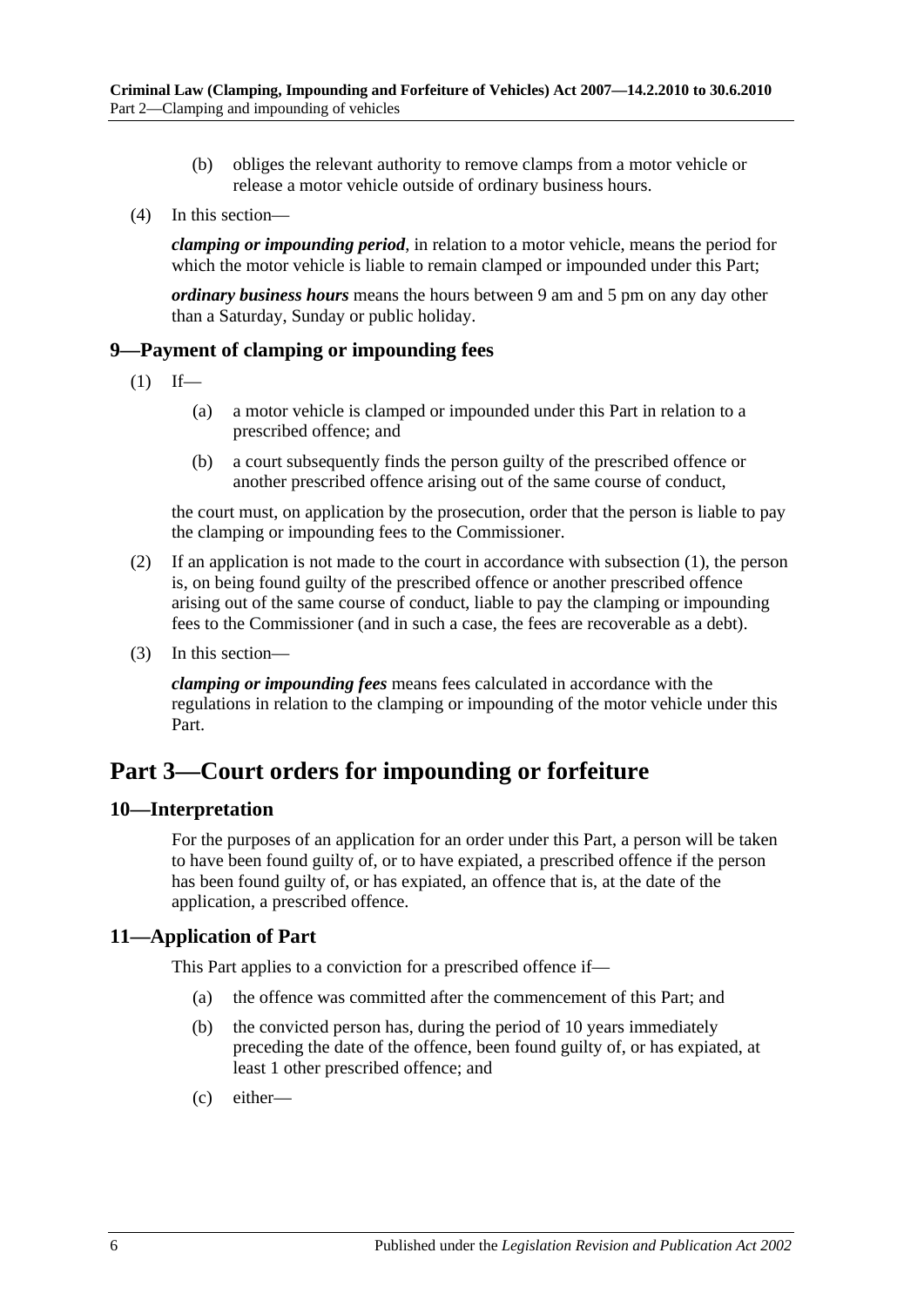- (i) a motor vehicle was used by the convicted person in the commission of the offence and that motor vehicle was not, at the time of the offence, stolen or otherwise unlawfully in the possession of the person or being used by the person in circumstances (if any) prescribed by regulation; or
- (ii) the convicted person is a registered owner of a motor vehicle.

### <span id="page-6-2"></span><span id="page-6-0"></span>**12—Court order for impounding or forfeiture on conviction of prescribed offence**

- (1) Subject to [section](#page-7-0) 13, if this Part applies to a conviction for a prescribed offence, the court that records the conviction must, on the application of the prosecution—
	- (a) order—
		- (i) if the convicted person has, during the period of 10 years immediately preceding the date of the offence, been found guilty of, or expiated, 1 other prescribed offence—that the motor vehicle specified in the application be impounded by the relevant authority for a period not exceeding 3 months; or
		- (ii) if the convicted person has, during the period of 10 years immediately preceding the date of the offence, been found guilty of, or expiated, 2 other prescribed offences—that the motor vehicle specified in the application be impounded by the relevant authority for a period not exceeding 6 months; or
		- (iii) if the convicted person has, during the period of 10 years immediately preceding the date of the offence, been found guilty of, or expiated, 3 or more other prescribed offences—that the motor vehicle specified in the application is forfeited to the Crown; and
	- (b) order that the convicted person pay to the relevant authority fees calculated in accordance with the regulations in relation to the impounding or forfeiture of the motor vehicle.
		- **Note—**

If a motor vehicle has been clamped or impounded under [Part 2](#page-2-1) in relation to the offence, the court must also, on the application of the prosecution, order the payment of fees under [section](#page-5-0) 9.

- <span id="page-6-1"></span>(2) Notice of an application for an order under this section relating to a motor vehicle must be given to—
	- (a) each registered owner of the motor vehicle; and
	- (b) if the prosecution is aware that any other person claims ownership of the motor vehicle or is likely to suffer financial or physical hardship as a result of the making of an order under this section—that person; and
	- (c) in the case of an application for an order for forfeiture of the motor vehicle—each holder of a registered security interest in respect of the motor vehicle under the *[Goods Securities Act](http://www.legislation.sa.gov.au/index.aspx?action=legref&type=act&legtitle=Goods%20Securities%20Act%201986) 1986*.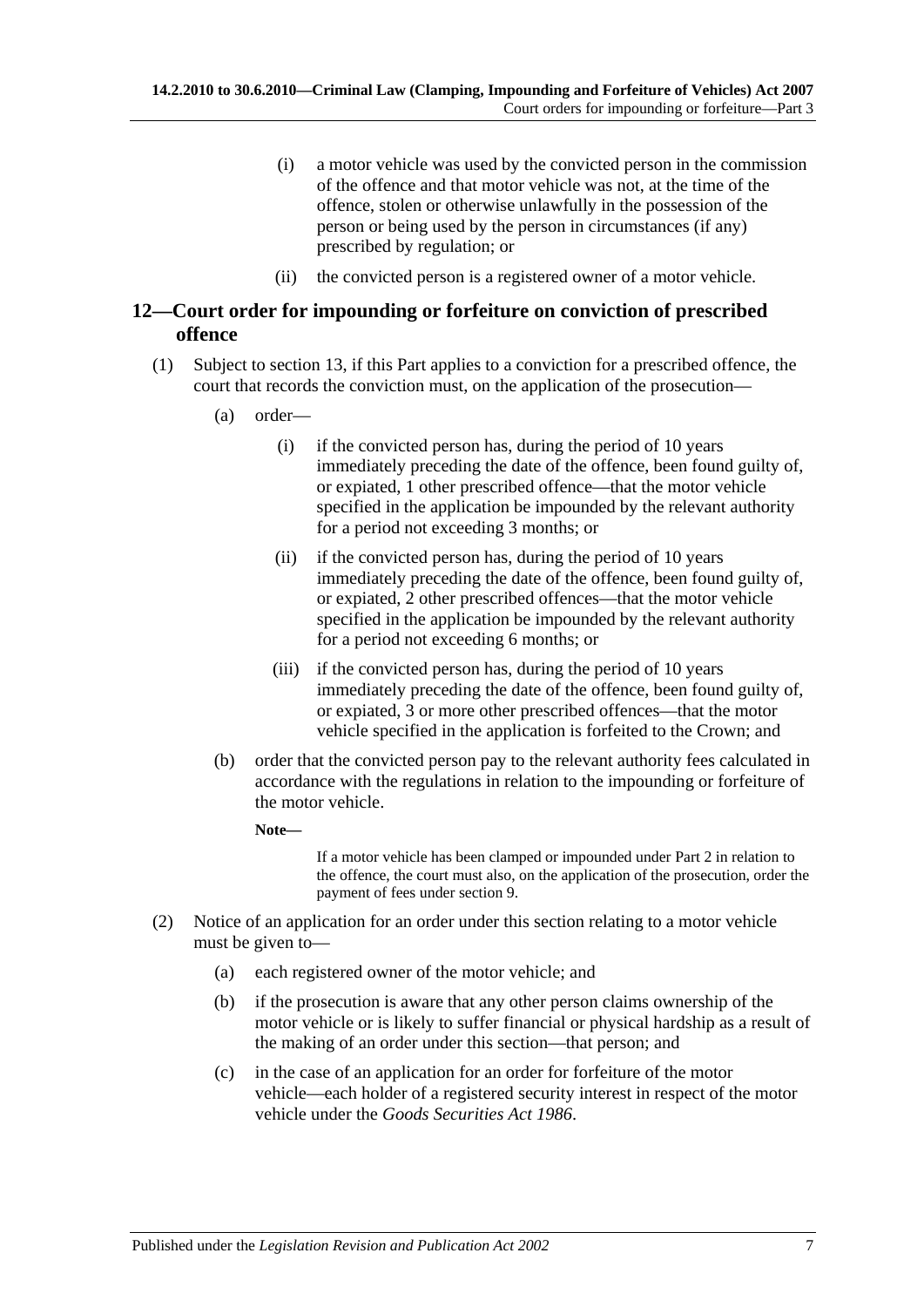- (3) A court hearing an application for an order under this section relating to a motor vehicle—
	- (a) must, if a person given notice of the application under [subsection](#page-6-1) (2) so requests, hear representations from the person in relation to the application; and
	- (b) may, at the request of any other person who is likely to be affected by the making of the order, hear representations from that person in relation to the application.
- (4) A court making an order under this section may make any consequential or ancillary order or direction that it considers necessary or expedient in the circumstances of the case.
- (5) If a court makes an order for the impounding or forfeiture of a motor vehicle under this section, the relevant authority is authorised to seize the motor vehicle and deal with it in accordance with this Act and the requirements (if any) specified in the order.

### <span id="page-7-0"></span>**13—Court may decline to make order in certain circumstances**

- (1) A court that records a conviction to which this Part applies may decline to make an order under this Part if satisfied that—
	- (a) the making of the order would cause severe financial or physical hardship to a person; or
	- (b) the offence occurred without the knowledge or consent of any person who was an owner of the motor vehicle at the time of the offence; or
	- (c) the making of the order would significantly prejudice the rights of a credit provider; or
	- (d) the motor vehicle the subject of the application is a motor vehicle referred to in section  $11(c)(i)$  and has, since the date of the offence, been sold to a genuine purchaser or otherwise disposed of to a person who did not, at the time of the sale or disposal, know or have reason to suspect that the motor vehicle might be the subject of proceedings under this section.
- <span id="page-7-1"></span> $(2)$  If—
	- (a) a court declines to make an order under this Part; and
	- (b) the court is satisfied that it would be reasonably practicable for the convicted person to instead perform community service,

the court must order the convicted person to perform not more than 240 hours of community service.

(3) An order to perform community service under [subsection](#page-7-1) (2) must be dealt with and enforced as if it were a sentence of community service (and in any enforcement proceedings the court may exercise any power that it could exercise in relation to a sentence of community service).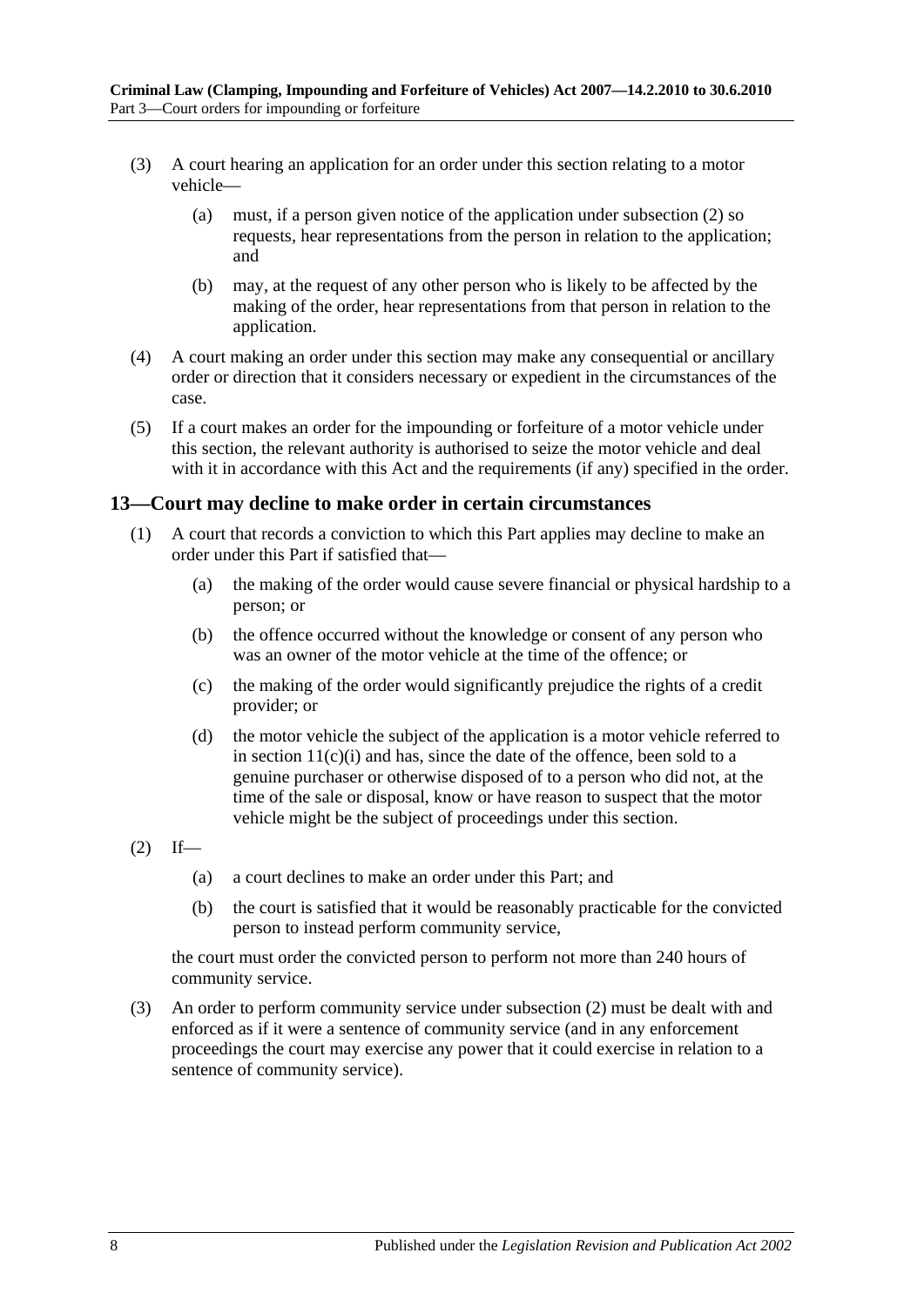## <span id="page-8-0"></span>**Part 4—Powers of relevant authorities**

### <span id="page-8-1"></span>**14—Commissioner may give notice prohibiting sale of vehicle**

- (1) If the Commissioner reasonably believes that—
	- (a) a power to clamp or impound a motor vehicle may be exercised under [Part 2;](#page-2-1) but
	- (b) that power is not to be exercised immediately,

the Commissioner may give the owner of the motor vehicle (or, if there is more than 1 owner of the motor vehicle, 1 or more of the owners of the motor vehicle) a notice in the prescribed form prohibiting the sale or disposal of the motor vehicle until the power under [Part 2](#page-2-1) has been exercised.

- <span id="page-8-2"></span> $(2)$  If—
	- (a) a person—
		- (i) is to be, or has been, reported for a prescribed offence and has been advised of that fact; or
		- (ii) has been charged with, or arrested in relation to, a prescribed offence; and
	- (b) the Commissioner reasonably believes that, if the person were convicted of the offence, an application could be made under [Part 3](#page-5-1) in relation to a motor vehicle,

the Commissioner may give the owner of the motor vehicle (or, if there is more than 1 owner of the motor vehicle, 1 or more of the owners of the motor vehicle) a notice in the prescribed form prohibiting the sale or disposal of the motor vehicle until proceedings relating to the offence have been finalised.

- $(3)$  If—
	- (a) the Commissioner gives an owner of a motor vehicle a notice under [subsection](#page-8-2) (2); and
	- (b) that owner is not the alleged offender,

the Commissioner must make reasonable efforts to notify the owner when proceedings relating to the offence have been finalised.

<span id="page-8-3"></span>(4) An owner of a motor vehicle must not sell or otherwise dispose of the motor vehicle in contravention of a notice given under this section.

Maximum penalty: \$2 500 or imprisonment for 6 months.

- (5) It is a defence to a charge of an offence under [subsection](#page-8-3) (4) if the defendant proves that he or she—
	- (a) was not given a notice under this section in relation to the motor vehicle; and
	- (b) did not know, and could not reasonably be expected to have known, that a notice had been given under this section in relation to the motor vehicle.
- <span id="page-8-4"></span> $(6)$  If—
	- (a) a person is found guilty by a court of an offence against [subsection](#page-8-3) (4); and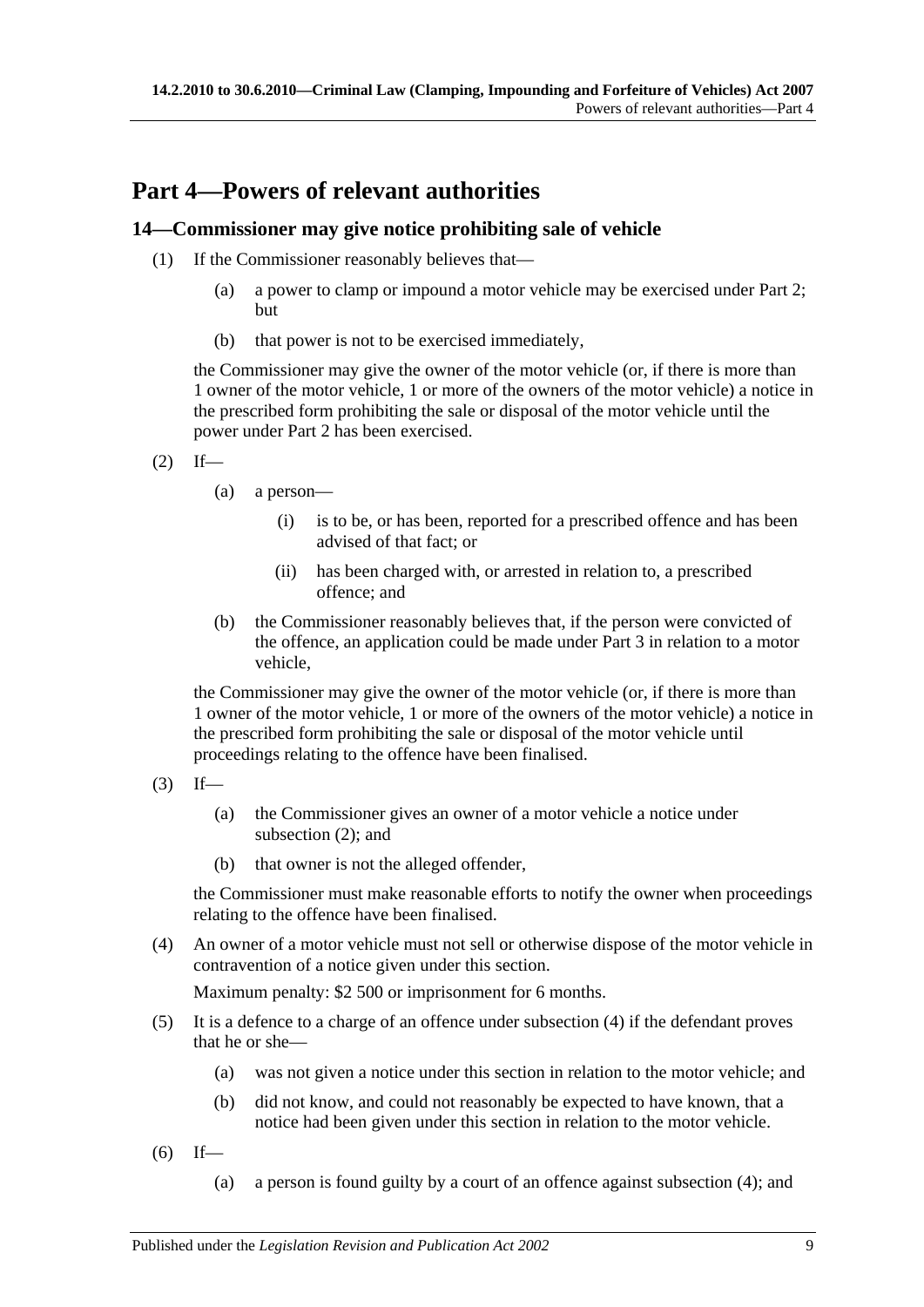(b) the court is provided with evidence of the value of the motor vehicle sold or disposed of by the person,

the court may (in addition to any other penalty imposed in respect of the offence) require payment by the person of an amount determined by the court to be a reasonable estimate of the value of the motor vehicle.

- (7) An amount paid in accordance with a requirement under [subsection](#page-8-4) (6) must be paid into the Victims of Crime Fund established under the *[Victims of Crime Act](http://www.legislation.sa.gov.au/index.aspx?action=legref&type=act&legtitle=Victims%20of%20Crime%20Act%202001) 2001*.
- (8) The Commissioner may, at any time, withdraw a notice under this section and must withdraw a notice if the Commissioner becomes aware that no charges are to be laid in respect of the relevant prescribed offence or that charges relating to the relevant prescribed offence are not to be proceeded with.
- (9) If the Commissioner withdraws a notice given under this section to the owner or 1 or more of the owners of a motor vehicle, the Commissioner must, as soon as practicable, give written notice of the withdrawal to the owner or owners.
- (10) Nothing in this section affects the rights of a credit provider to repossess a motor vehicle and sell it.

### <span id="page-9-0"></span>**15—Relevant authority may require production of vehicle**

- (1) A relevant authority may, for the purpose of exercising a power under this Act in relation to a motor vehicle, give an owner of the motor vehicle written notice in the prescribed form requiring the owner to produce the motor vehicle at a time and place specified in the notice.
- (2) An owner of a motor vehicle must not, without reasonable excuse (proof of which lies on the person), refuse or fail to comply with a notice given under this section in relation to the motor vehicle.

Maximum penalty: \$2 500 or imprisonment for 6 months.

(3) This section is in addition to, and does not derogate from, any other powers of a relevant authority under this Act.

#### <span id="page-9-1"></span>**16—Seizure**

- <span id="page-9-3"></span><span id="page-9-2"></span>(1) A relevant authority that is authorised under this Act to seize a motor vehicle may seize the motor vehicle from—
	- (a) a public place; or
	- (b) a place occupied by the person whose offending, or alleged offending, forms the basis for the exercise of powers under this Act; or
	- (c) any other place, with the consent of the owner or occupier of the place or under the authority of a warrant issued under this Act.
- (2) A motor vehicle seized under this Act may—
	- (a) be moved to a place determined by the relevant authority and clamped or impounded there (and may, if the relevant authority so determines, be subsequently moved to and clamped or impounded at some other place); and
	- (b) be driven, towed or pushed, or moved in any other manner; and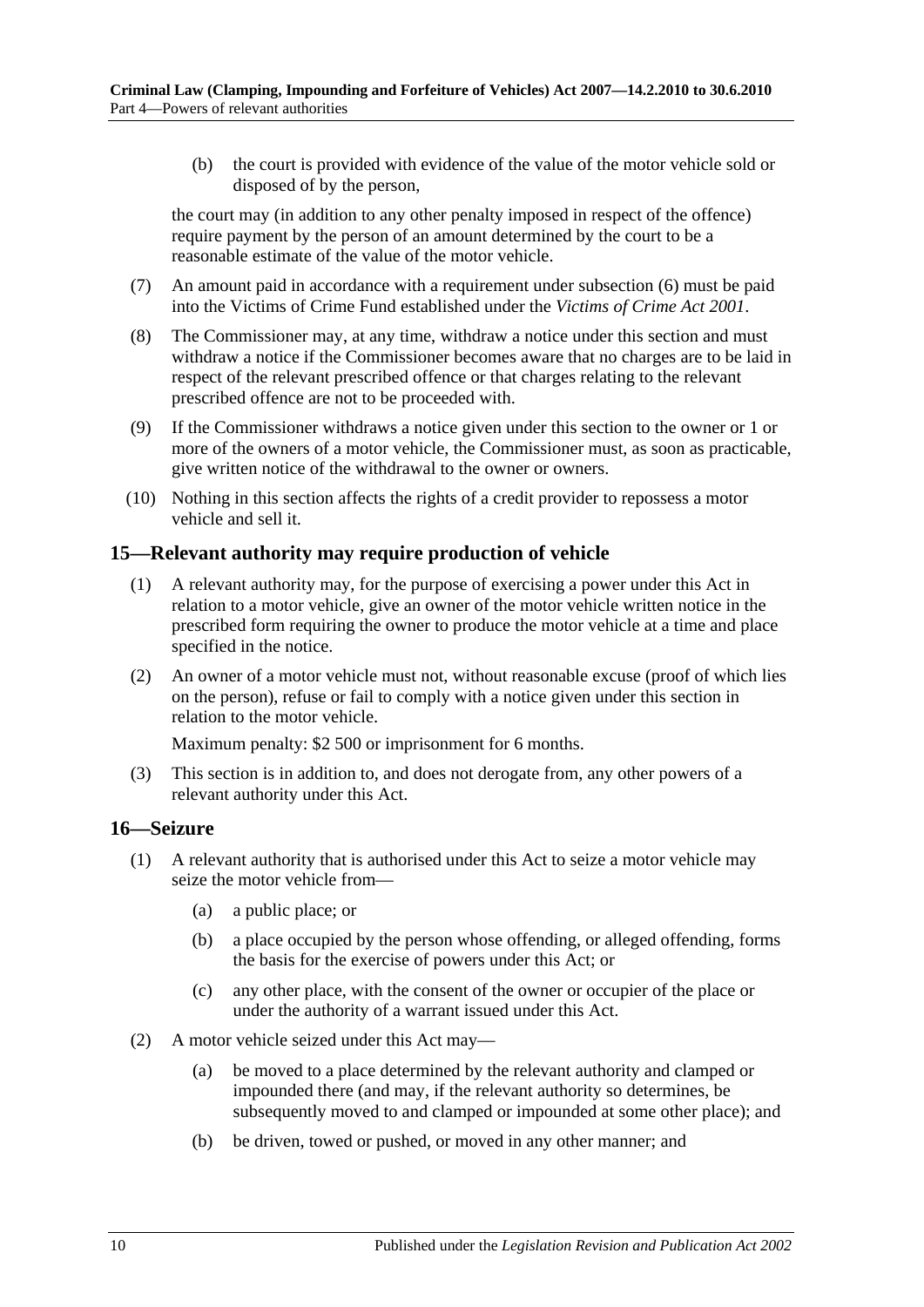- (c) be moved by the relevant authority or by other persons acting at the direction of the relevant authority.
- (3) A relevant authority may do anything reasonably necessary for the purpose of seizing and moving a motor vehicle under this Act, including exercising any of the following powers:
	- (a) requiring the motor vehicle to stop;
	- (b) entering into and searching a place occupied by the offender or alleged offender and using reasonable force to break into or open any garage or other structure in which the motor vehicle may be stored at that place;
	- (c) causing a locking device or other feature of the motor vehicle to be removed, dismantled or neutralised;
	- (d) if the driver or any other person will not surrender the keys to the vehicle, starting the vehicle by other means.

### <span id="page-10-0"></span>**17—Warrants for seizure etc**

- (1) If a relevant authority is authorised under this Act to seize a motor vehicle in relation to an offence or an alleged offence, the relevant authority may, in order to seize the motor vehicle from a place (other than a place referred to in section  $16(1)(a)$  or [\(b\)\)](#page-9-3) without the consent of the owner or occupier of the place, apply to a magistrate for a warrant under this section.
- (2) If a magistrate is satisfied that—
	- (a) a relevant authority is authorised under this Act to seize a motor vehicle; and
	- (b) there are reasonable grounds to suspect that the motor vehicle is at a place,

the magistrate may issue a warrant authorising the relevant authority—

- (c) to enter the place; and
- (d) to search the place for the motor vehicle; and
- (e) to use reasonable force to break into or open any garage or other structure in which the motor vehicle may be stored at the place; and
- (f) to seize the motor vehicle, and otherwise deal with it, in accordance with this Act.
- (3) An application under this section for the issue of a warrant may be made either personally or by telephone.
- (4) The grounds of an application for a warrant must be verified by affidavit.
- (5) An application for a warrant cannot be made by telephone unless, in the opinion of the applicant, a warrant is urgently required and there is not enough time to make the application personally.
- (6) If an application for a warrant is made by telephone—
	- (a) the applicant must inform the magistrate of the purpose for which the warrant is required and the grounds on which it is sought; and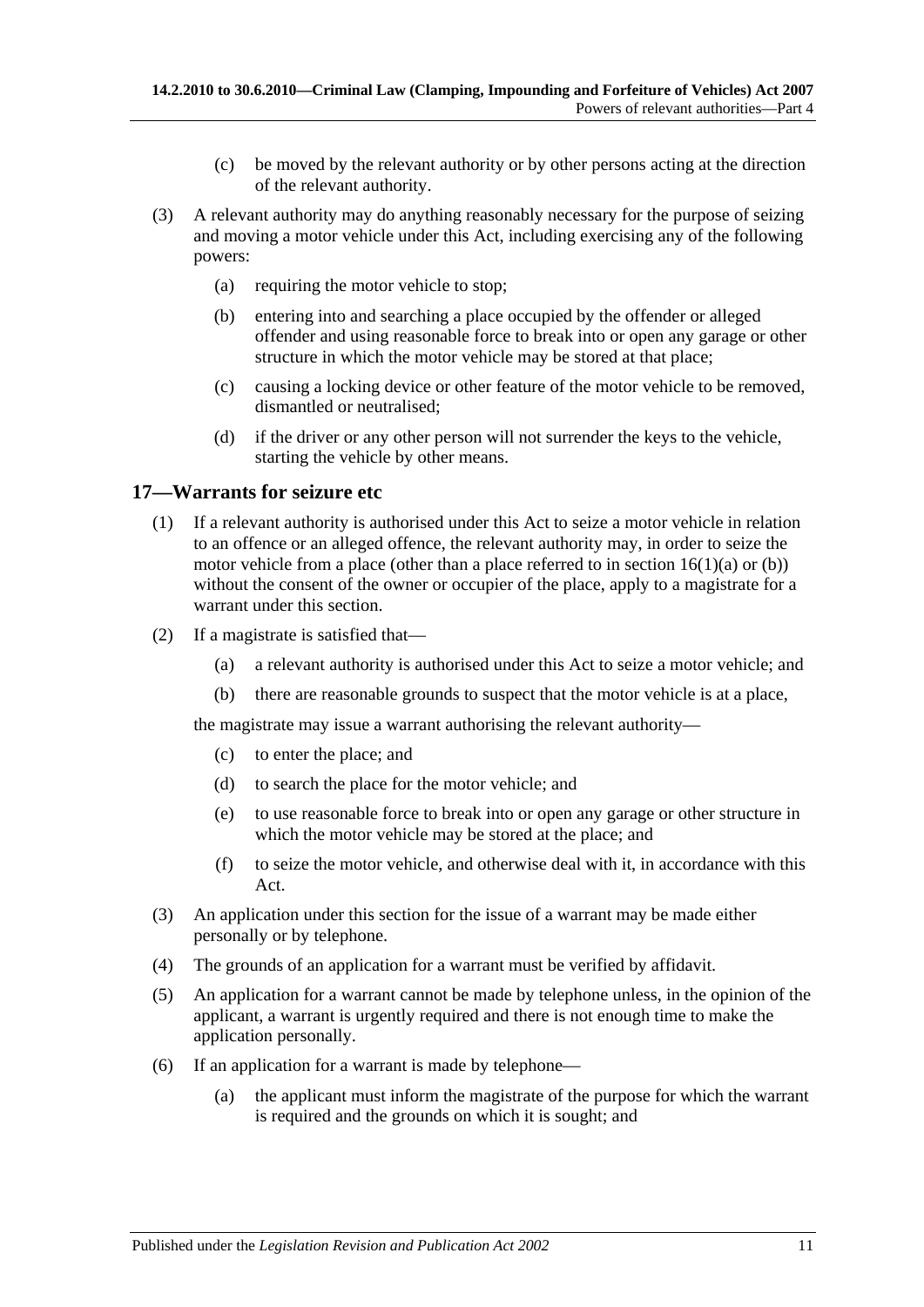- <span id="page-11-3"></span>(b) if it appears to the magistrate from the information given by the applicant that there are proper grounds to issue a warrant, the magistrate must inform the applicant of the facts that justify, in the magistrate's opinion, the issue of the warrant, and must not proceed to issue the warrant unless the applicant undertakes to make an affidavit verifying those facts; and
- (c) if the applicant gives such an undertaking, the magistrate may then make out and sign a warrant, noting on the warrant the facts that justify, in the magistrate's opinion, the issue of the warrant; and
- (d) the warrant is taken to have been issued, and comes into force, when signed by the magistrate; and
- (e) the magistrate must inform the applicant of the terms of the warrant; and
- (f) the applicant must fill out and sign a warrant form (the duplicate warrant) that—
	- (i) sets out the name of the magistrate who issued the original and the terms of the warrant; and
	- (ii) complies with any other requirements prescribed by regulation; and
- (g) the applicant must, as soon as practicable after the issue of the warrant, forward to the magistrate an affidavit verifying the facts referred to in [paragraph](#page-11-3) (b) and a copy of the duplicate warrant.
- (7) A magistrate by whom a warrant is issued under this section must file the warrant, or a copy of the warrant, and the affidavit verifying the grounds on which the application for the warrant was made, in the Magistrates Court.
- (8) A relevant authority may, in exercising powers in accordance with a warrant issued under this section, be accompanied by such assistants as are reasonably necessary for the purpose.
- (9) A warrant issued under this section, if not executed at the expiration of 1 month from the date of its issue, then expires.

## <span id="page-11-0"></span>**Part 5—Miscellaneous**

### <span id="page-11-1"></span>**18—Offences**

(1) A person must not hinder or obstruct a relevant authority exercising powers under this Act.

Maximum penalty: \$2 500 or imprisonment for 6 months.

(2) A person (other than a relevant authority acting under this Act) must not interfere with any wheel clamps affixed to a motor vehicle in accordance with this Act.

Maximum penalty: \$2 500 or imprisonment for 6 months.

### <span id="page-11-2"></span>**19—Liability of the Crown**

(1) Subject to [subsection](#page-12-1) (2), no compensation is payable by the Crown or a relevant authority in respect of the exercise or purported exercise of powers by a relevant authority under this Act.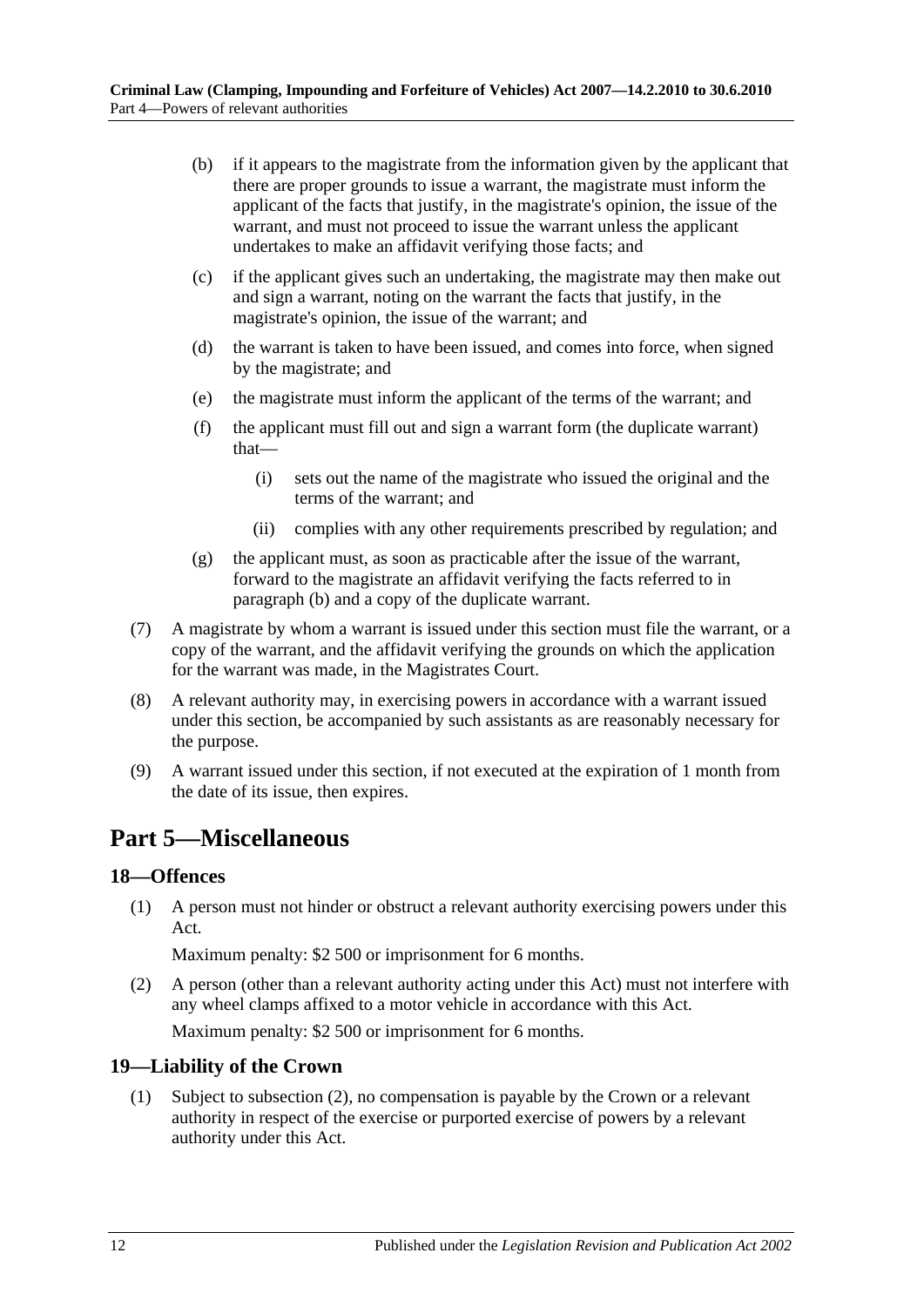- <span id="page-12-1"></span>(2) This section does not protect—
	- (a) a relevant authority from liability in respect of the exercise or purported exercise of powers otherwise than in good faith; or
	- (b) the Crown from liability in respect of damage to a motor vehicle caused otherwise than by the proper exercise of powers under this Act.

### <span id="page-12-0"></span>**20—Disposal of vehicles**

- (1) The Sheriff may dispose of a motor vehicle that is the subject of an order for forfeiture under this Act.
- <span id="page-12-2"></span>(2) Despite this or any other law, if a motor vehicle that has been impounded under this Act is not collected by a person legally entitled to possession of the motor vehicle within 2 months of the motor vehicle ceasing to be liable to be so impounded, the Sheriff or, in the case of a motor vehicle impounded under [Part 2,](#page-2-1) the Commissioner, may dispose of the motor vehicle.
- (3) A motor vehicle must not be disposed of under [subsection](#page-12-2) (2) unless, not less than 14 days before the disposal, notice of the disposal was given to—
	- (a) each registered owner of the motor vehicle; and
	- (b) each holder of a registered security interest in respect of the motor vehicle under the *[Goods Securities Act](http://www.legislation.sa.gov.au/index.aspx?action=legref&type=act&legtitle=Goods%20Securities%20Act%201986) 1986*.
- (4) Subject to [subsection](#page-12-3) (5), a disposal of a motor vehicle under this section is to be by sale by public auction or public tender.
- <span id="page-12-3"></span>(5) A forfeited or impounded motor vehicle may be disposed of otherwise than by sale if—
	- (a) the Sheriff or the Commissioner (as the case may be) believes on reasonable grounds that the motor vehicle has no monetary value or that the proceeds of the sale would be unlikely to exceed the costs of the sale; or
	- (b) the motor vehicle has been offered for sale and was not sold; or
	- (c) the Commissioner directs (on such grounds as the Commissioner thinks fit) that the motor vehicle be destroyed or disposed of in some other way.
- <span id="page-12-4"></span>(6) The proceeds of the sale of a motor vehicle under this section must be dealt with as follows:
	- (a) in the case of the sale of a forfeited motor vehicle, the Sheriff—
		- (i) must deduct from the proceeds the costs of the sale of the motor vehicle and any fees ordered to be paid in accordance with this Act; and
		- (ii) if an amount remains after the deduction of those costs and fees and the Magistrates Court has made an order under section  $21(1)(c)$ —must make a payment in accordance with the order; and
		- (iii) any remaining amount must be paid into the Victims of Crime Fund established under the *[Victims of Crime Act](http://www.legislation.sa.gov.au/index.aspx?action=legref&type=act&legtitle=Victims%20of%20Crime%20Act%202001) 2001*;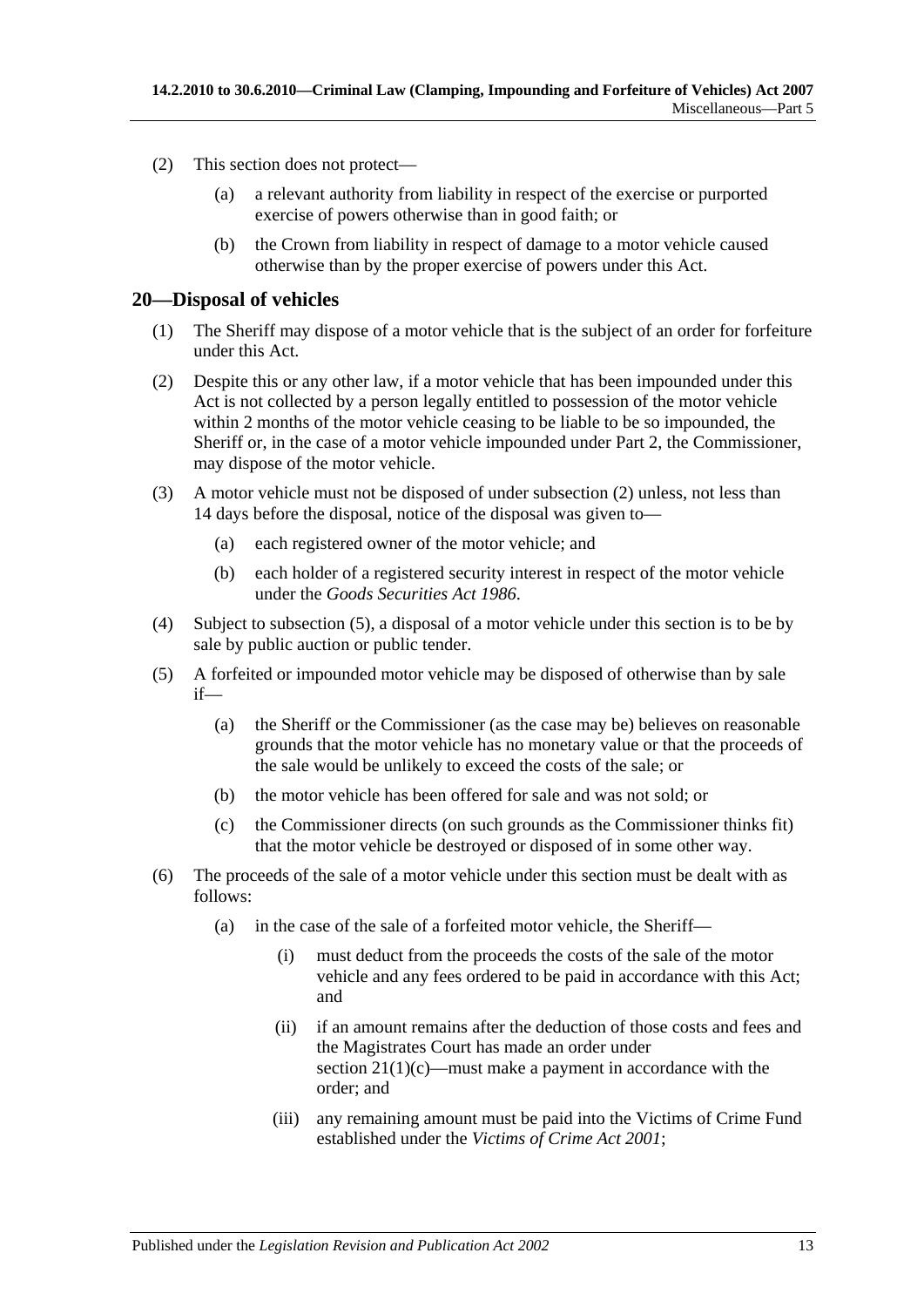- (b) in the case of the sale of an impounded motor vehicle, the Sheriff or the Commissioner (as the case may be)—
	- (i) must deduct from the proceeds—
		- (A) the costs of the sale of the motor vehicle and any fees ordered to be paid in accordance with this Act; and
		- (B) any other costs resulting from the failure to collect the motor vehicle; and
	- (ii) if an amount remains after the deduction of those costs and fees and the Magistrates Court has made an order under section  $21(1)(c)$ —must make any payment required in accordance with the order; and
	- (iii) any remaining amount must be dealt with in accordance with section 7A of the *[Unclaimed Moneys Act](http://www.legislation.sa.gov.au/index.aspx?action=legref&type=act&legtitle=Unclaimed%20Moneys%20Act%201891) 1891* as money the owner of which cannot be found.
- (7) Despite any other Act or law, if a motor vehicle is sold, destroyed or otherwise disposed of under this section—
	- (a) any interests in the motor vehicle existing prior to the sale, destruction or disposal are extinguished; and
	- (b) any purchaser of the motor vehicle, or of any part of the motor vehicle, acquires a good title.
- (8) The regulations may make further provision in relation to the sale, destruction or disposal of impounded or forfeited motor vehicles in accordance with this section.

### <span id="page-13-0"></span>**21—Credit provider may apply to Magistrates Court for relief**

- <span id="page-13-3"></span><span id="page-13-2"></span><span id="page-13-1"></span>(1) A credit provider may apply to the Magistrates Court for an order requiring—
	- (a) the removal of clamps affixed to a motor vehicle under this Act; or
	- (b) the release to the credit provider of a motor vehicle impounded under this Act; or
	- (c) the payment to the credit provider of an amount out of any proceeds of sale of a motor vehicle under this Act (provided that such amount will only be payable if sufficient proceeds remain after the deduction of costs and fees in accordance with [section](#page-12-4) 20(6)).
- (2) The Magistrates Court may make an order under this section if satisfied
	- (a) in the case of an application for an order under [subsection](#page-13-2)  $(1)(a)$  or  $(b)$ —that the rights of the credit provider would be significantly prejudiced if the order were not made; or
	- (b) in the case of an application for an order under [subsection](#page-13-1)  $(1)(c)$ —that the credit provider has suffered, or will suffer, loss as a result of the exercise of powers under this Act.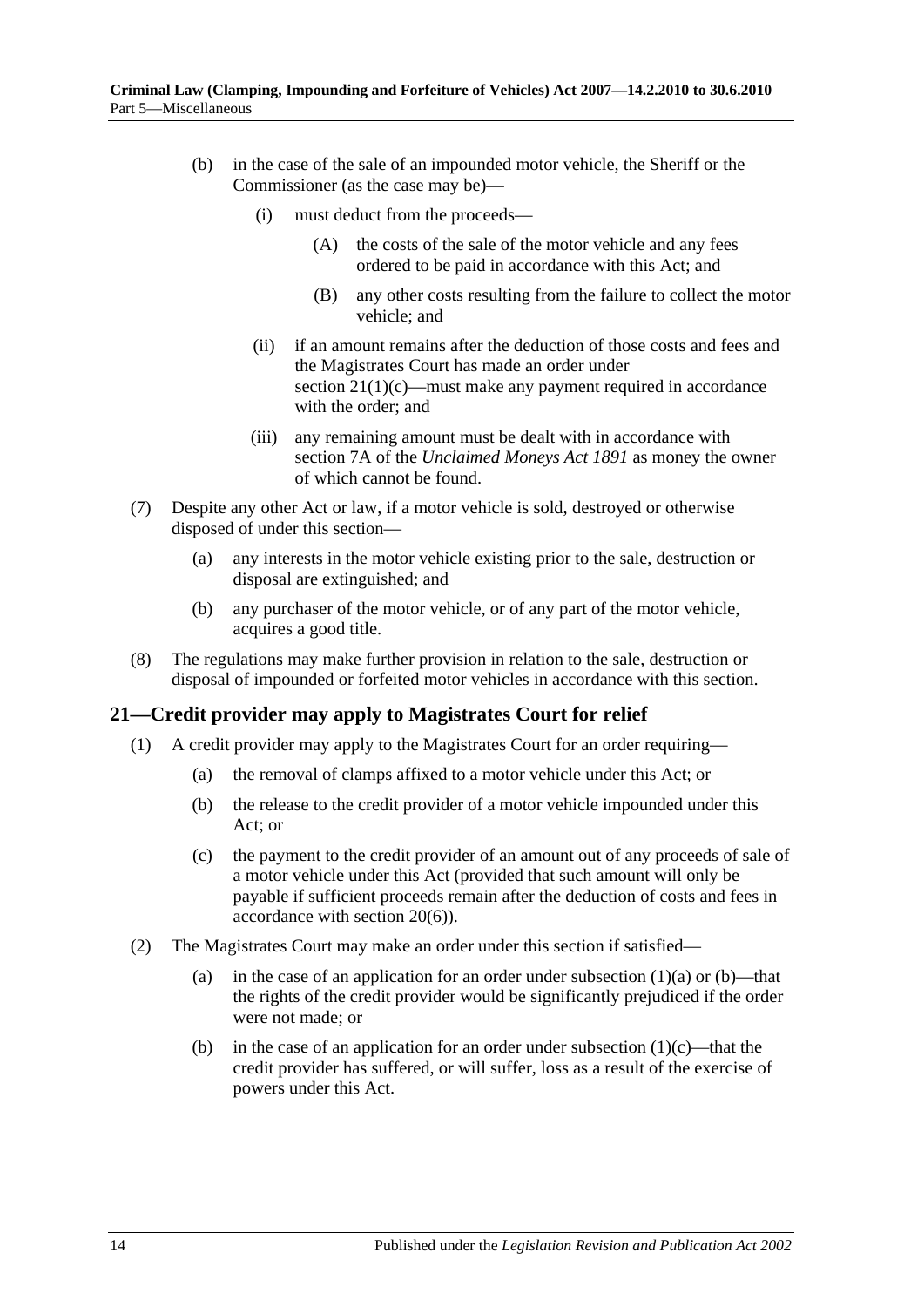- <span id="page-14-2"></span>(3) Notice of an application for an order under this section relating to a motor vehicle must be given to the following persons:
	- (a) if the motor vehicle is clamped or impounded under [Part 2—](#page-2-1)the Commissioner;
	- (b) if the motor vehicle is impounded or has been forfeited under [Part 3—](#page-5-1)the Sheriff;
	- (c) each registered owner of the motor vehicle;
	- (d) each holder of a registered security interest in respect of the motor vehicle under the *[Goods Securities Act](http://www.legislation.sa.gov.au/index.aspx?action=legref&type=act&legtitle=Goods%20Securities%20Act%201986) 1986*;
	- (e) if the credit provider is aware that any other person claims ownership of the motor vehicle—that person.
- (4) A court hearing an application for an order under this section relating to a motor vehicle must, if a person given notice of the application under [subsection](#page-14-2) (3) so requests, hear representations from the person in relation to the application.
- (5) A court making an order under this section may make any consequential or ancillary order or direction that it considers necessary or expedient in the circumstances of the case.

### <span id="page-14-0"></span>**22—Evidentiary**

An apparently genuine document purporting to be an extract from, or copy of, an entry contained in the register of motor vehicles kept under the *[Motor Vehicles Act](http://www.legislation.sa.gov.au/index.aspx?action=legref&type=act&legtitle=Motor%20Vehicles%20Act%201959) 1959* and purporting to be certified as such an extract or copy by the Registrar of Motor Vehicles indicating that a person is recorded on that register as an owner of a motor vehicle must be accepted in any proceedings under this Act as proof that the person is an owner of the motor vehicle in the absence of proof to the contrary.

### <span id="page-14-1"></span>**23—Service of notices**

- (1) A notice required or authorised to be given to, or served on, a person for the purposes of this Act may—
	- (a) be given to the person personally; or
	- (b) be posted in an envelope addressed to the person—
		- (i) at the person's last known address; or
		- (ii) at the person's address for service; or
	- (c) be left for the person at the person's last known address or address for service with someone apparently over the age of 16 years; or
	- (d) be given to, or served on, the person in a manner prescribed by regulation.
- (2) If, in any proceedings, it is proved (on evidence by affidavit or otherwise) that a notice required to be given to, or served on, a registered owner of a motor vehicle under this Act was sent by ordinary prepaid post in an envelope addressed to the owner at the address recorded in relation to the owner in a register kept under the *[Motor Vehicles](http://www.legislation.sa.gov.au/index.aspx?action=legref&type=act&legtitle=Motor%20Vehicles%20Act%201959)  Act [1959](http://www.legislation.sa.gov.au/index.aspx?action=legref&type=act&legtitle=Motor%20Vehicles%20Act%201959)* or the law of another State or Territory of the Commonwealth, the notice will be conclusively presumed to have been given to the owner at the time when it would, in the ordinary course of post, reach the address to which it was posted.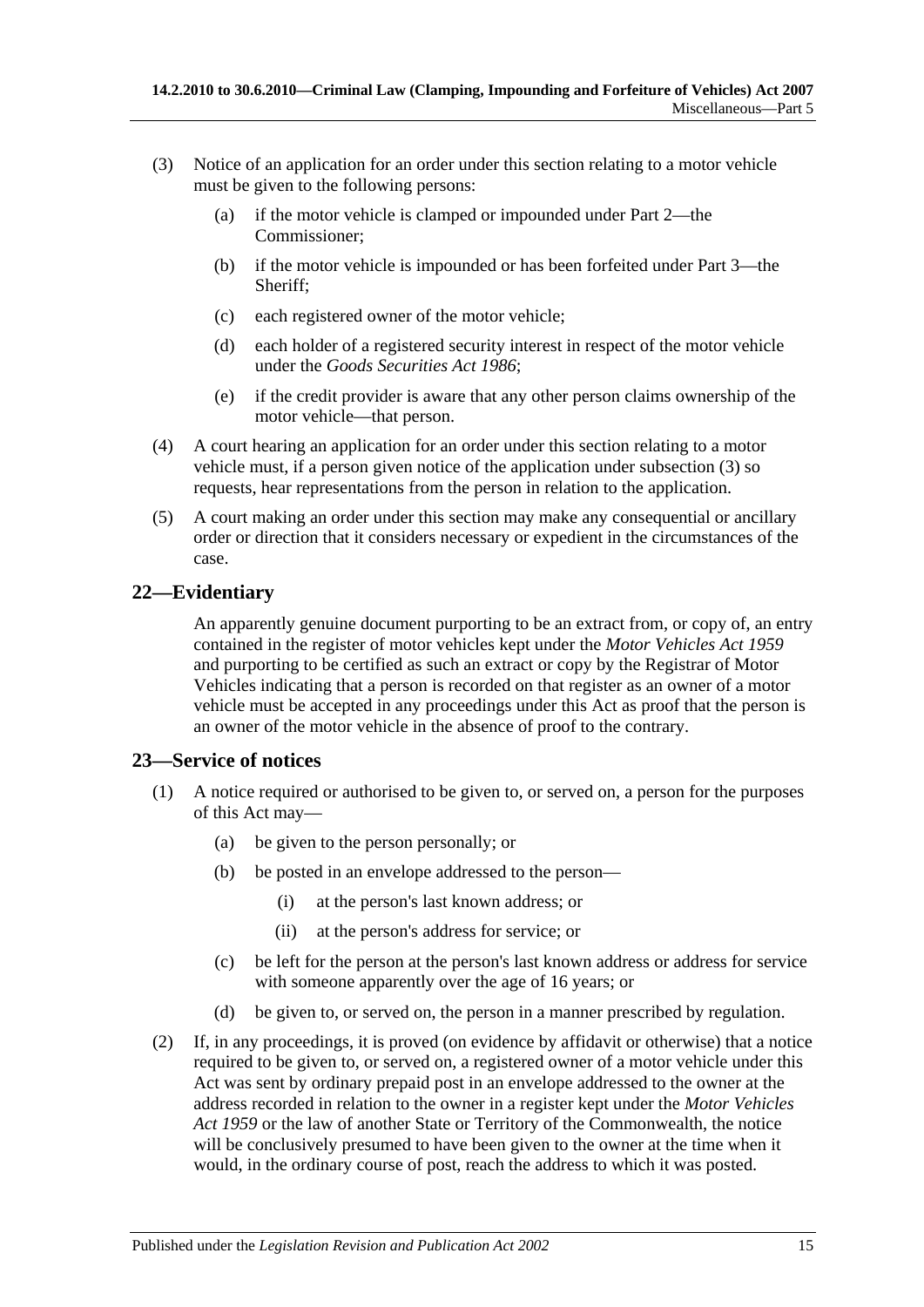### <span id="page-15-3"></span><span id="page-15-0"></span>**24—Regulations**

- (1) The Governor may make such regulations as are contemplated by, or necessary or expedient for the purposes of, this Act.
- (2) Without limiting the generality of [subsection](#page-15-3) (1), the regulations may—
	- (a) prescribe fees for the purposes of this Act; and
	- (b) provide for the remission of fees in specified circumstances; and
	- (c) specify procedures or prescribe guidelines to be followed by relevant authorities in the exercise of powers under this Act.
- (3) The regulations may—
	- (a) be of general application or vary in their application according to prescribed factors;
	- (b) provide that a matter or thing in respect of which regulations may be made is to be determined according to the discretion of the Commissioner or the **Sheriff**
- (4) The regulations may refer to or incorporate, wholly or partially and with or without modification, a code, standard or other document prepared or published by a prescribed body, either as in force at the time the regulations are made or as in force from time to time.
- (5) If a code, standard or other document is referred to or incorporated in the regulations—
	- (a) a copy of the code, standard or other document must be kept available for public inspection, without charge and during ordinary office hours, at an office or offices specified in the regulations; and
	- (b) evidence of the contents of the code, standard or other document may be given in any legal proceedings by production of a document apparently certified by the Minister to be a true copy of the code, standard or other document.

## <span id="page-15-1"></span>**Schedule 1—Transitional provision Part 3—Transitional provision**

### <span id="page-15-2"></span>**3—Transitional provision**

Part 14A of the *[Summary Offences Act](http://www.legislation.sa.gov.au/index.aspx?action=legref&type=act&legtitle=Summary%20Offences%20Act%201953) 1953*, as in force immediately before the commencement of this Act, continues to apply in relation to an offence committed or allegedly committed before the commencement of this Act.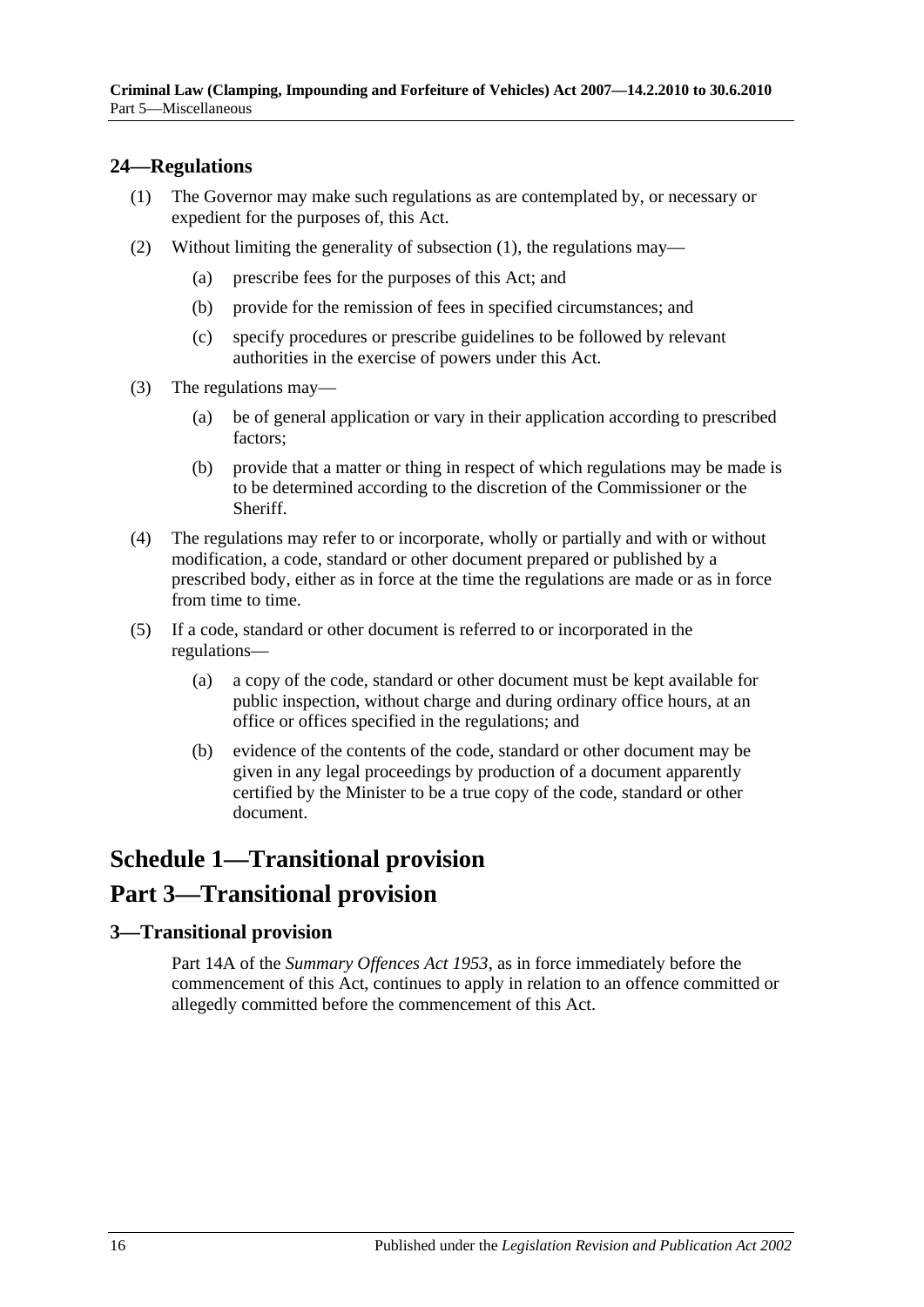## <span id="page-16-0"></span>**Legislative history**

### **Notes**

- Amendments of this version that are uncommenced are not incorporated into the text.
- For further information relating to the Act and subordinate legislation made under the Act see the Index of South Australian Statutes or www.legislation.sa.gov.au.

### **Legislation amended by principal Act**

The *Criminal Law (Clamping, Impounding and Forfeiture of Vehicles) Act 2007* amended the following:

*Summary Offences Act 1953*

### **Principal Act and amendments**

New entries appear in bold.

| Year | N <sub>0</sub> | Title                                                                                                                    | Assent     | Commencement                                                                                        |
|------|----------------|--------------------------------------------------------------------------------------------------------------------------|------------|-----------------------------------------------------------------------------------------------------|
| 2007 | 29             | Criminal Law (Clamping, Impounding 2.8.2007<br>and Forfeiture of Vehicles) Act 2007                                      |            | 16.12.2007 (Gazette 6.12.2007 p4734)                                                                |
| 2009 | 74             | Criminal Law (Clamping,<br><b>Impounding and Forfeiture of</b><br>Vehicles) (Miscellaneous)<br><b>Amendment Act 2009</b> | 10.12.2009 | Pt 2 (ss $15 \& 16$ ) & Sch 1<br>Pt 2-14.2.2010 (Gazette 12.2.2010)<br>$p766$ ; ss 4—14—uncommenced |
| 2010 | $\mathcal{R}$  | Credit (Transitional Arrangements)<br>Act 2010                                                                           | 24.6.2010  | Sch 1 (cl 3)—uncommenced                                                                            |

### **Provisions amended**

New entries appear in bold.

Entries that relate to provisions that have been deleted appear in italics.

| Provision          | How varied                                                                   | Commencement                 |  |
|--------------------|------------------------------------------------------------------------------|------------------------------|--|
| Long title         | amended under <i>Legislation Revision and</i><br><b>Publication Act 2002</b> | 14.2.2010                    |  |
| Pt1                |                                                                              |                              |  |
| s <sub>2</sub>     | omitted under Legislation Revision and<br><b>Publication Act 2002</b>        | 14.2.2010                    |  |
| s <sub>3</sub>     |                                                                              |                              |  |
| s(3(1))            |                                                                              |                              |  |
| forfeiture offence | inserted by $74/2009$ s $4(1)$                                               | uncommenced—not incorporated |  |
|                    | prescribed offence amended by $74/2009$ s $4(2)$                             | uncommenced—not incorporated |  |
| Pt 2               |                                                                              |                              |  |
| s <sub>5</sub>     |                                                                              |                              |  |
| $s\,5(5)$          | amended by $74/2009$ s $5(1)$                                                | uncommenced—not incorporated |  |
| $s\,5(6)$          | amended by $74/2009$ s $5(2)$ , (3)                                          | uncommenced—not incorporated |  |
| s <sub>6</sub>     | amended by $74/2009$ s 6                                                     | uncommenced—not incorporated |  |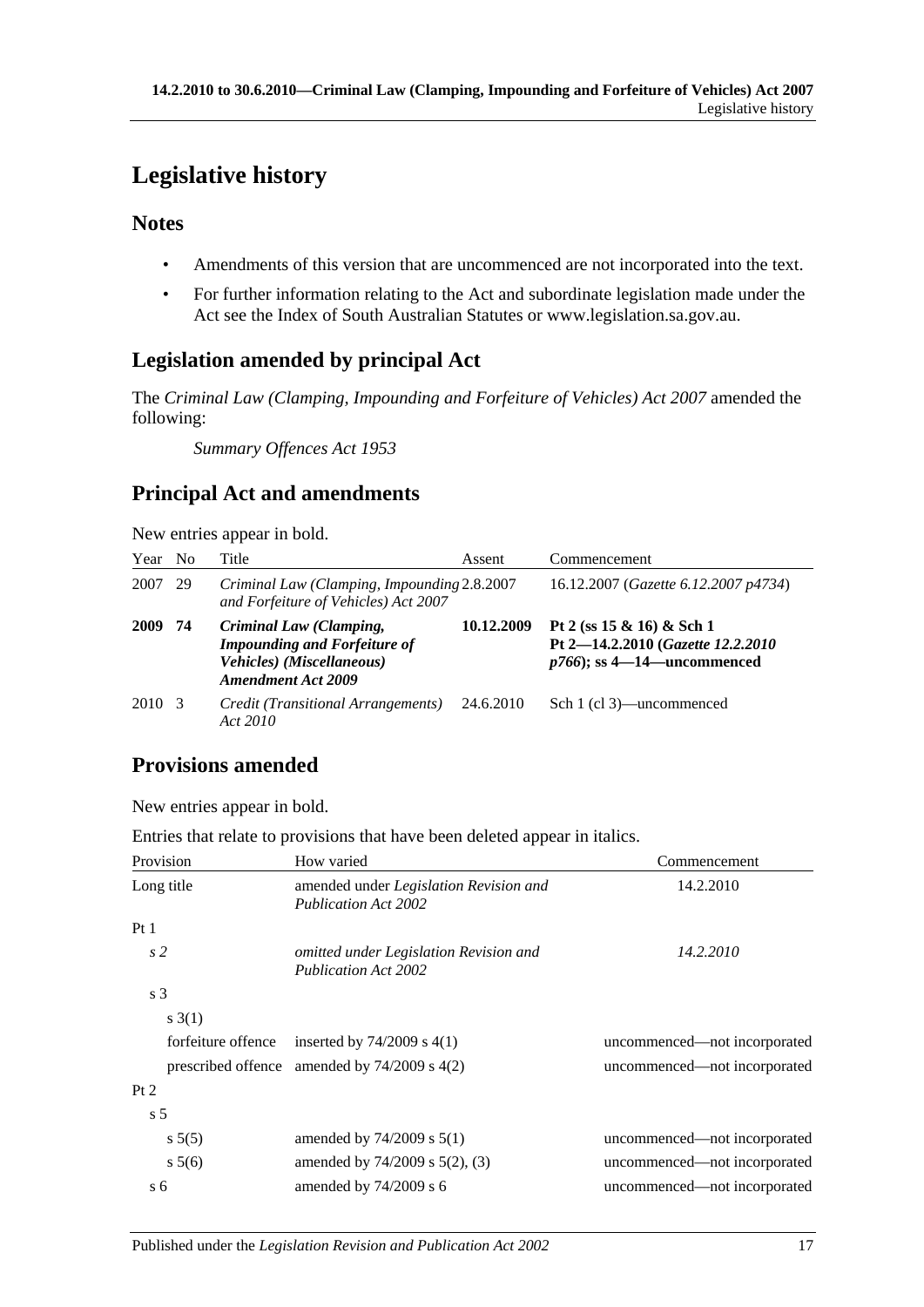#### **Criminal Law (Clamping, Impounding and Forfeiture of Vehicles) Act 2007—14.2.2010 to 30.6.2010** Legislative history

| s 7             |                                                     |                                                                       |                              |
|-----------------|-----------------------------------------------------|-----------------------------------------------------------------------|------------------------------|
|                 | s(7(2)                                              | amended by 74/2009 s 7                                                | uncommenced-not incorporated |
| $\sqrt{s}$ 8    |                                                     |                                                                       |                              |
|                 | s(1)                                                | substituted by $74/2009$ s $8(1)$                                     | uncommenced-not incorporated |
|                 | s(2)                                                | amended by 74/2009 s 8(2)                                             | uncommenced-not incorporated |
|                 | s $8(2a)$ (2d)                                      | inserted by $74/2009$ s $8(3)$                                        | uncommenced-not incorporated |
|                 | s(3)                                                | amended by 74/2009 s 8(4), (5)                                        | uncommenced-not incorporated |
|                 | s 8(4)                                              |                                                                       |                              |
|                 | person entitled to<br>custody of a motor<br>vehicle | inserted by $74/2009$ s $8(6)$                                        | uncommenced-not incorporated |
| Pt <sub>3</sub> |                                                     |                                                                       |                              |
|                 | s 11                                                | amended by 74/2009 s 9                                                | uncommenced-not incorporated |
|                 | s 12                                                |                                                                       |                              |
|                 | s 12(1)                                             | amended by 74/2009 s 10(1)                                            | uncommenced-not incorporated |
|                 | s 12(1a)                                            | inserted by $74/2009$ s $10(2)$                                       | uncommenced-not incorporated |
| Pt 4            |                                                     |                                                                       |                              |
|                 | s <sub>14</sub>                                     |                                                                       |                              |
|                 | $s\ 14(1)$                                          | amended by 74/2009 s 11(1)                                            | uncommenced-not incorporated |
|                 | $s\ 14(2)$                                          | substituted by $74/2009$ s $11(2)$                                    | uncommenced-not incorporated |
|                 | $s\ 14(4)$                                          | substituted by $74/2009$ s $11(3)$                                    | uncommenced-not incorporated |
|                 | $s\ 14(6)$                                          | substituted by $74/2009$ s $11(4)$                                    | uncommenced-not incorporated |
|                 | s14(11)                                             | inserted by $74/2009$ s $11(5)$                                       | uncommenced-not incorporated |
|                 | s 16                                                |                                                                       |                              |
|                 | s 16(1)                                             | amended by 74/2009 s 12(1)                                            | uncommenced-not incorporated |
|                 | $s\ 16(3)$                                          | amended by 74/2009 s 12(2), (3)                                       | uncommenced-not incorporated |
|                 | s 17                                                |                                                                       |                              |
|                 | s 17(1)                                             | amended by 74/2009 s 13                                               | uncommenced-not incorporated |
| Pt 5            |                                                     |                                                                       |                              |
|                 | s 18                                                |                                                                       |                              |
|                 | s 18(3)                                             | inserted by 74/2009 s 14                                              | uncommenced-not incorporated |
|                 | s <sub>20</sub>                                     |                                                                       |                              |
|                 | $s\ 20(1)$ and (2)                                  | amended by 74/2009 s 15(1)                                            | 14.2.2010                    |
|                 | $s\,20(3)$                                          | amended by 74/2009 s 15(2), (3)                                       | 14.2.2010                    |
|                 | $s\,20(4)$                                          | substituted by 74/2009 s 15(4)                                        | 14.2.2010                    |
|                 | $s\,20(5)$                                          | amended by 74/2009 s 15(5)                                            | 14.2.2010                    |
|                 | $s\,20(7)$                                          | substituted by 74/2009 s 15(6)                                        | 14.2.2010                    |
|                 | $s\,20(8)$                                          | amended by 74/2009 s 15(7)                                            | 14.2.2010                    |
|                 | s <sub>21</sub>                                     |                                                                       |                              |
|                 | $s\,21(1)$                                          | amended by 74/2009 s 16                                               | 14.2.2010                    |
| Sch 1           |                                                     |                                                                       |                              |
|                 | Pts 1 and 2                                         | omitted under Legislation Revision and<br><b>Publication Act 2002</b> | 14.2.2010                    |